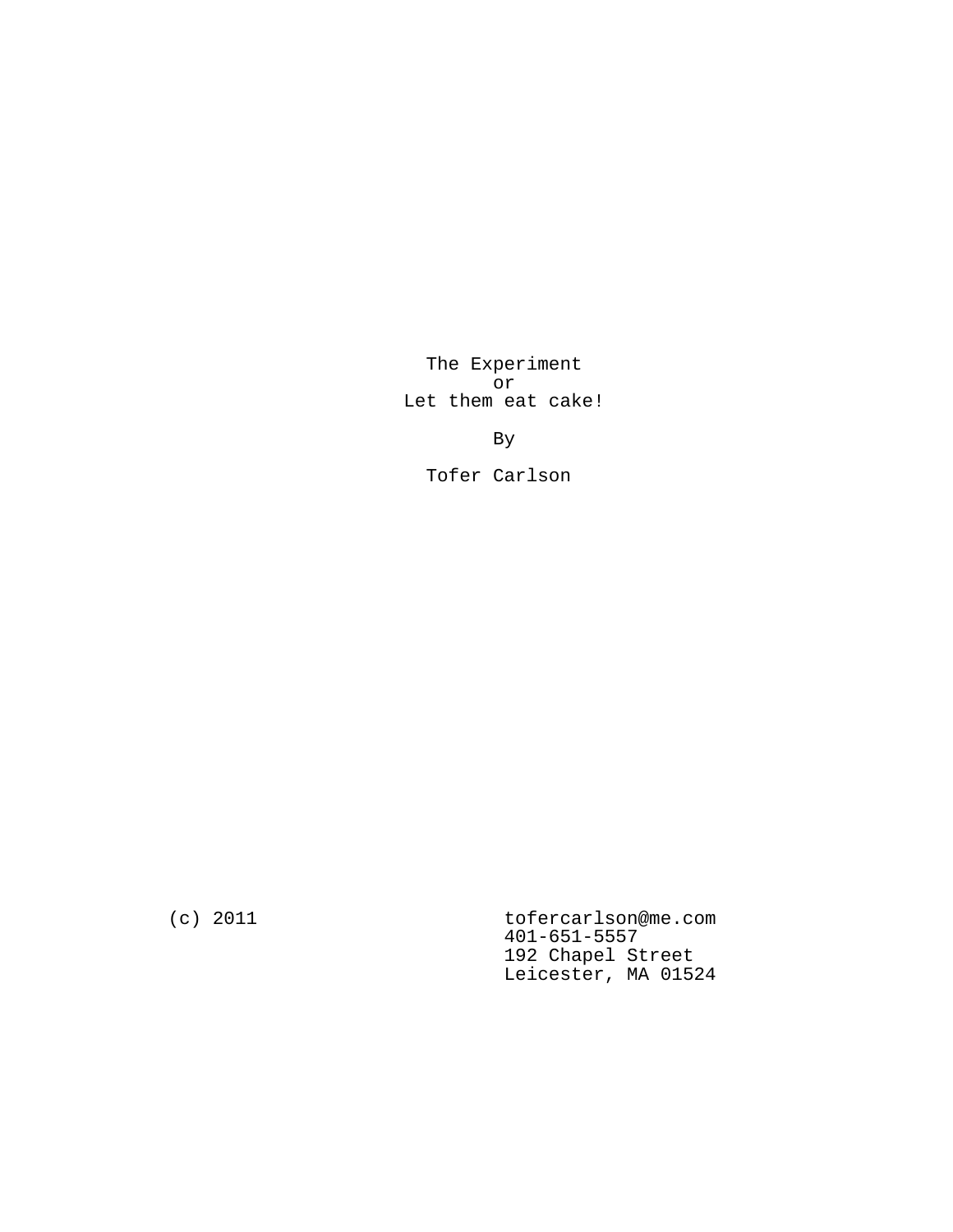| Mitchell: | $(m/f)$ An adult who signed<br>up for a psychological test<br>without reading the fine<br>print. Loves chocolate. Can<br>speak a little French. |
|-----------|-------------------------------------------------------------------------------------------------------------------------------------------------|
| The Cake: | A piece of chocolate plate,<br>sitting deviously.                                                                                               |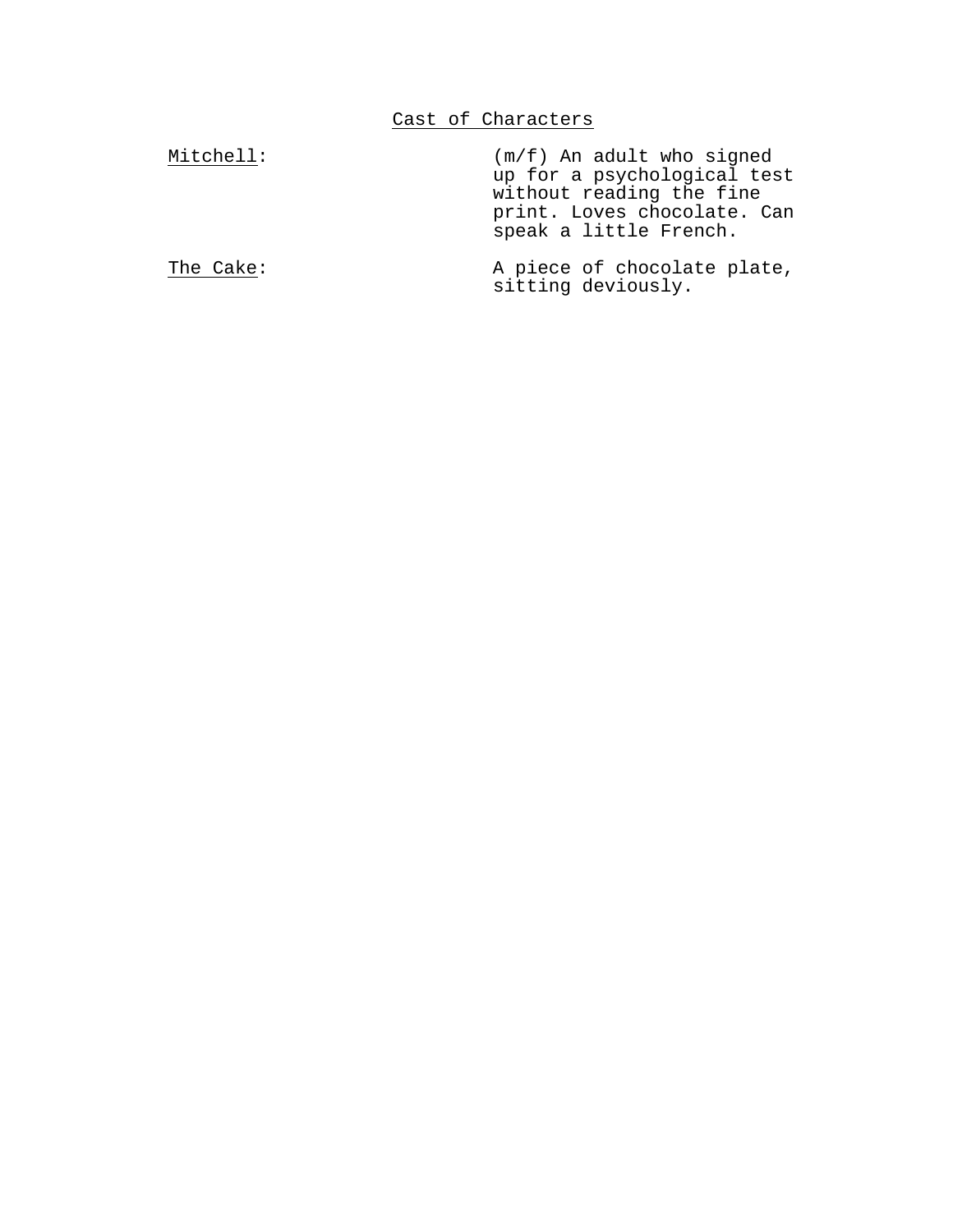Stage is set with only a table and perhaps a chair. On the table sits a single piece of chocolate cake set on a plate. At first only the table is lit. Then lights come up on Mitchell. He walks about the stage, clearly upset, and tempted to eat the cake. The conversation varies between self-monologuing, and speaking to the cake as though the cake were a separate character.

## MITCHELL

There it is. Sitting there. Staring at me. Oh, chocolate cake, you are a wily one. You are, you are, you are... Let them eat cake, she said. (scoffs) Oh, if I could see that Marie Antoinette now, and her supposed turn of phrase. (beat) "Qu'ils mangent de la brioche!" (beat) I took four years of French in college, OK? I mean, I probably couldn't go live in Paris without a refresher course or three, but I could comfortably order crêpes, or have a conversation with you about the weather. Or apparently spout quotes about cake. (turns quickly back to the cake) Don't think I don't know what you're doing!

I'm not nuts, OK? Last week I signed up for this psych experiment. You know, one of those ads that pop up on campus every so often. A couple hundred bucks for a sleep study, or some product trial, and I needed the money, so...I did. And...well, here I am. Yep, just me and the cake.

You know, I wondered why a whole page of the entrance survey was dedicated to food. "Do you like dessert?" Check. "Do you prefer chocolate or vanilla?" Seriously? How on Earth could this have anything to do with my psychology? Chocolate, by the way. I'm not crazy enough to actually think vanilla is a real flavor. "Do you prefer cake, pie, or other forms of dessert?" Ummm, all of the above. "Brownies or cookies?" Come on! I thought it was some kind of marketing material. Maybe, just maybe, I'd be asked to try some new food, like... some kind of supercookie! (sighs, glancing longingly at the cake)

And I mean, who doesn't like desert, right? isn't that the real answer? Cookies and cakes, chocolate and fruits, bursts of happy-making chemicals and, oh god, cheesecake! Our tastebuds do a little happy dance in it all for a reason, don't they? I mean, you say chocolate is like a drug, but it's not like a drug. It damn well is a drug, and god forgive me, it's a drug I'll eat, drink, inject if I have to til my dying day! My last words? Bring me chocolate! (to the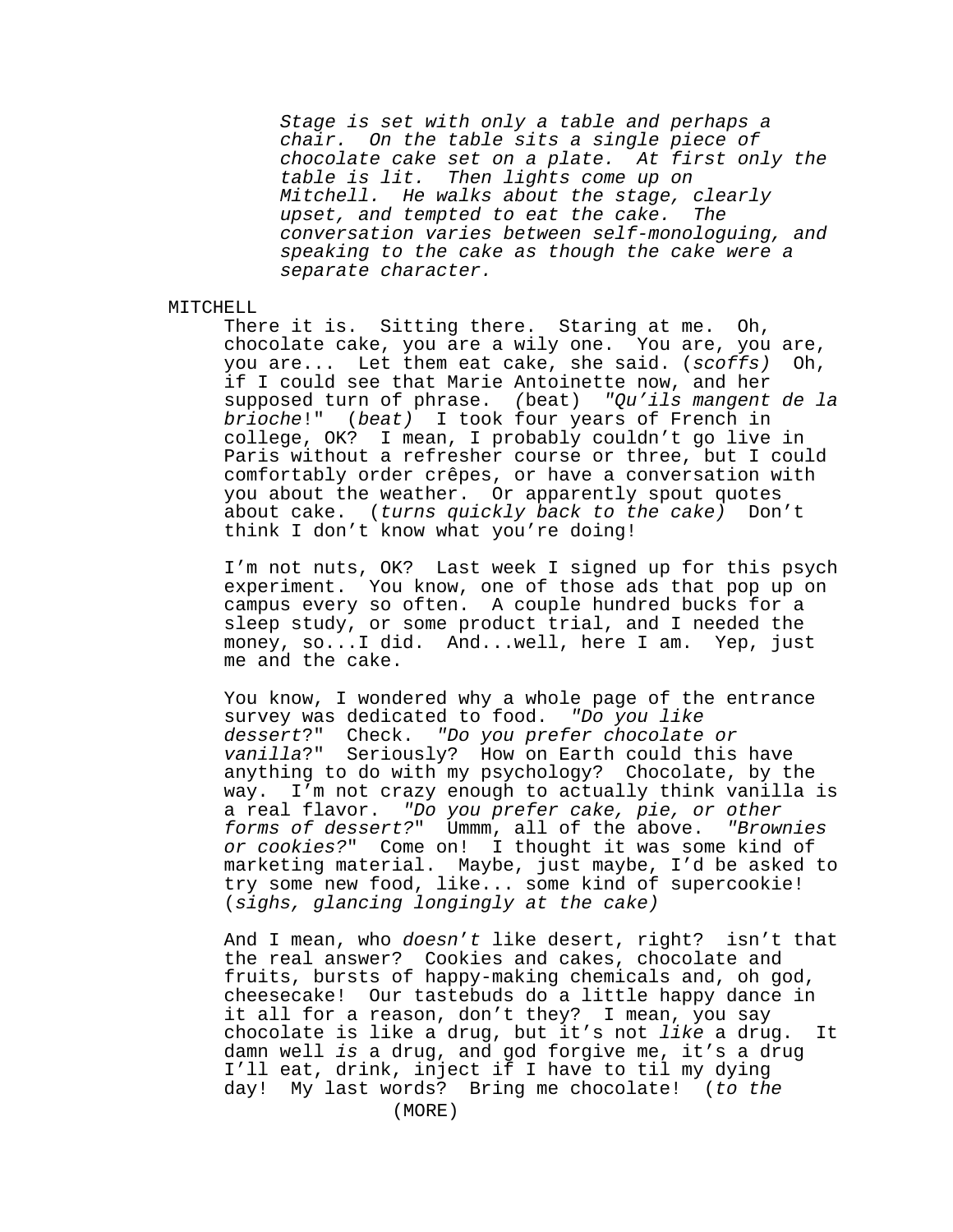cake, threatening) I'll take my death one semi-sweet bite at a time. (beat)

But that's the thing. I signed myself up for this experiment. I signed all the forms and got all the tests, and walked into this room. I heard the door slam behind me, and it was dark. I mean, what was I supposed to do standing around in this dark room? It's not like I could really move around. Or take off my clothes and do a Snoopy dance. What if I was swinging my arms around and I crashed into something, or something dangerous was attracted by the movement? I'd be eaten alive!

And...just before I really freaked out (beat) the light came on. The one over the cake. And all my fears turned into an overwhelming need for that chocolatey cakeness. After the darkness and seeing myself lying bleeding on the floor after some horrific dancing accident or worse...there it was.

(beat) But, that's when I thought about it--I had no idea what I was actually in here for. I filled out all the forms and got poked and jabbed, and I signed the accidental dismemberment agreement. And I was so focused on getting paid, and on my stomach growling after reading about all the damn desserts...I didn't look at the instructions.

I remember reading an article about these kids who were put in a room alone with a marshmallow, and told not to eat it. But they're kids, you see, so a bunch of them ate it anyway. Because, well, that's what kids do. And then the kids who didn't touch it did better in school, and got better jobs, and were more successful in life. And there's this cake in front of me. And I thought, maybe, just maybe if I don't eat the cake, they'll come in and tell me everything was going to be OK. (to the cake) That I'd get promoted and be able to pay off my credit cards, and I'd go out tomorrow night and meet my soulmate unexpectedly drinking coffee at the Bean Counter.

Or maybe, it's the other way around. (beat) When they were sticking needles in my arm, maybe that was the test. Maybe, they injected something bad. Something like poison! And the cake is the only cure! Oh, happy cake, let my stomach be thy sheath; there, be delicious and let me live! (collapses at the base of the cake)

Or it wasn't poison, but something hallucinogenic! And right now I'm just tripping, and the cake, the cake